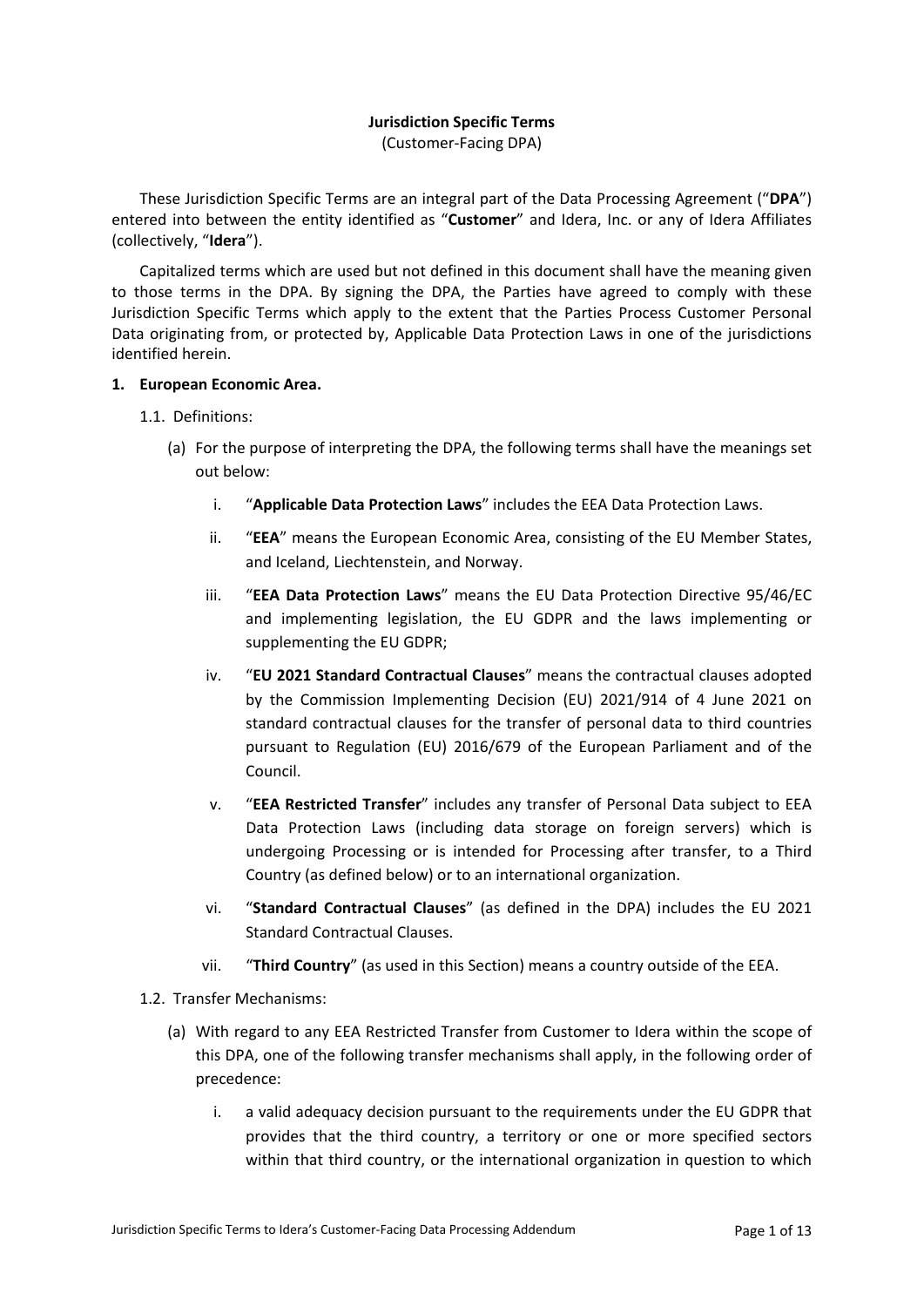Customer Personal Data is to be transferred ensures an adequate level of data protection;

- ii. Idera's certification to any successor to the Privacy Shield Framework (only to the extent that such self-certification constitutes an "appropriate safeguard" pursuant to the EU GDPR, as the case may be), provided that the Services are covered by the self-certification, if applicable;
- iii. the EU 2021 Standard Contractual Clauses (insofar as their use constitutes an "appropriate safeguard" under EEA Data Protection Laws, as the case may be); or
- iv. any other lawful basis, as laid down in EEA Data Protection Laws, as the case may be.
- 1.3. EU 2021 Standard Contractual Clauses:
	- (a) This DPA hereby incorporates by reference the EU 2021 Standard Contractual Clauses. The Parties are deemed to have accepted, executed, and signed the Standard Contractual Clauses where necessary in their entirety (including the annexures thereto).
	- (b) The content of EU 2021 Annex I and Annex II of the EU 2021 Standard Contractual Clauses is set forth in the Idera Affiliates Data Processing Terms.
	- (c) The text contained in **Annex A** to these Jurisdiction Specific Terms supplements the EU 2021 Standard Contractual Clauses.
	- (d) The Parties agree to apply the following modules:
		- i. Module two of the EU 2021 Standard Contractual Clauses when, in accordance with Section 2(a) of the DPA, the Data Exporter is Customer and acts as a Controller and the Data Exporter is Idera and acts as a Processor; and
		- ii. Module three of the EU 2021 Standard Contractual Clauses when, in accordance with Section 2(a) of the DPA, the Data Exporter is Customer and acts as a Processor and the Data Exporter is Idera and acts as a sub-Processor.
	- (e) For the purposes of Annex I.A:
		- i. The Parties have provided each other with the identity information contact details required under Annex I.A.
		- ii. The Parties' controllership roles are set forth in Section 3.1 of this DPA.
		- iii. The details of Idera's data protection officer and data protection representative in the EU are set forth in the Idera Affiliate Processing Terms.
		- iv. The activities relevant to the Customer Personal Data transferred under the Standard Contractual Clauses are set forth in the Idera Affiliate Processing Terms.
	- (f) Parties' Choices under the EU 2021 Standard Contractual Clauses:
		- i. With respect to Clause 9 of the EU 2021 Standard Contractual Clauses, the Parties select the "Option 2 General Written Authorization" and the time period set forth in Section 2(e) of the DPA.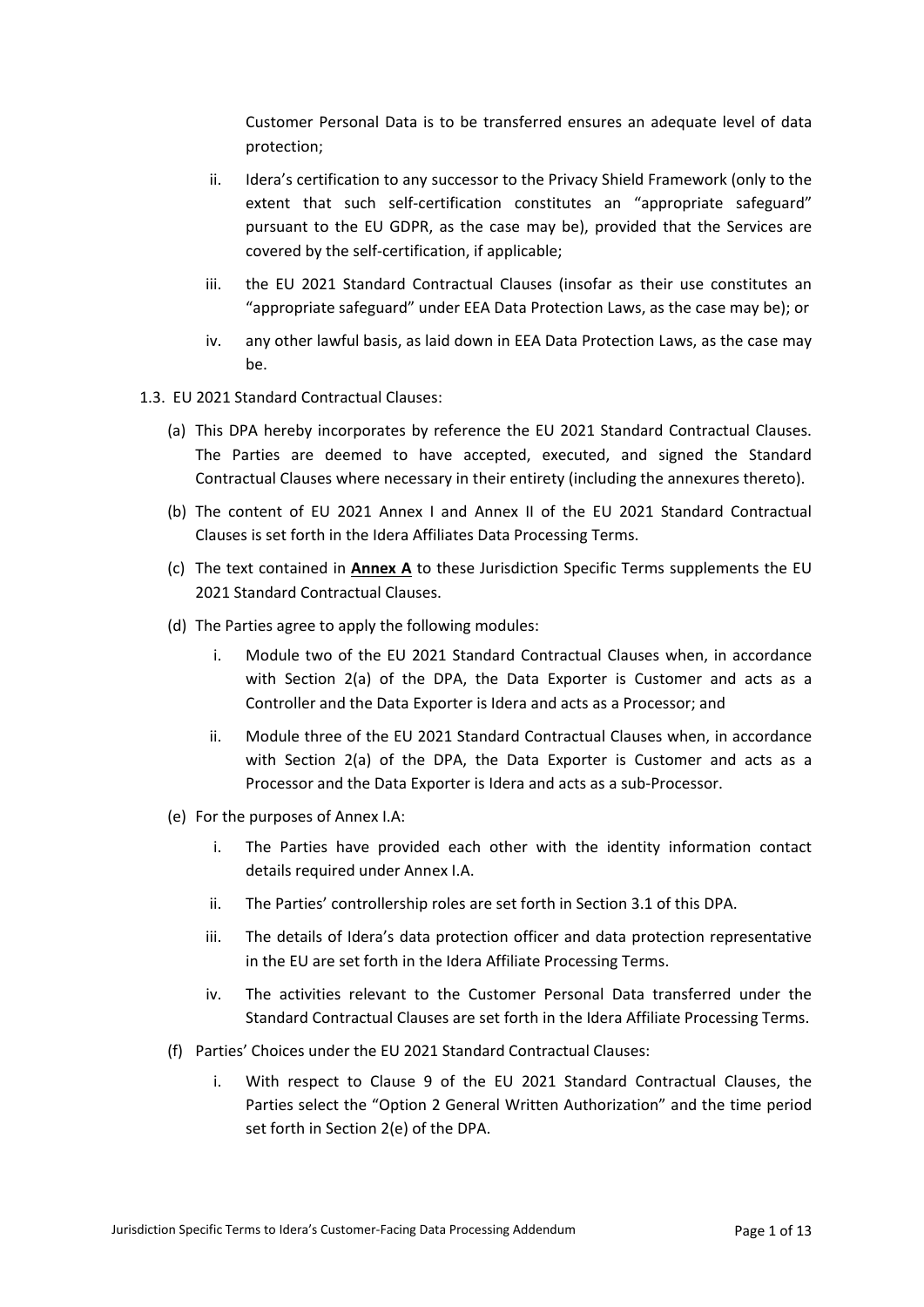- ii. For the purpose of Annex I.C and with respect to Clause 13 (when applicable) of the EU 2021 Standard Contractual Clauses: If Customer, the data exporter, is established in an EU Member State, it elects the supervisory authority of the jurisdiction where it established as the competent supervisory authority responsible for ensuring compliance by the data exporter with the EU GDPR as regards to the data transfer. If Customer, the data exporter, is not established in an EU Member State, but falls within the territorial scope of application of Article 3(2) of the EU GDPR and it has appointed a representative established in a EU Member State, the supervisory authority of the jurisdiction where the representative is established shall act as the competent supervisory authority and be responsible for ensuring compliance by the data exporter with the EU GDPR as regards to the data transfer. If the data exporter is not established in an EU Member State, but falls within the territorial scope of application of Article 3(2) of the EU GDPR and it has not appointed a representative according to Art. 27 EU GDPR, the competent supervisory authority shall be the Data Protection Commission (Ireland).
- iii. With respect to Clause 17 of the EU 2021 Standard Contractual Clauses, the Parties select the law of the Republic of Ireland.
- iv. With respect to Clause 18 of the EU 2021 Standard Contractual Clauses, the Parties agree that any dispute arising from the EU 2021 Standard Contractual Clauses shall be resolved by the courts of the Republic of Ireland.
- 1.2. In cases where the EU 2021 Standard Contractual Clauses apply and there is a conflict between the terms of the DPA and the terms of the EU 2021 Standard Contractual Clauses, the terms of the EU 2021 Standard Contractual Clauses shall prevail.
- 1.3. Agreements with Subprocessors
	- (a) Idera shall ensure that the arrangement between Idera and any Subprocessor is governed by a written contract that includes data protection obligations compatible with those of Idera under the DPA (excluding its Exhibits) and this Section 1. Customer agrees that older versions of the Standard Contractual Clauses concluded between Idera and Subprocessor provide for the same level of protection for Customer Personal Data as those set out in the DPA between Customer and Idera.

# **2. California**

- 2.1. Definitions:
	- (a) For the purpose of interpreting the DPA, the following terms shall have the meanings set out below:
		- i. "**Applicable Data Protection Laws**" includes California Data Protection Laws, as may be amended from time to time.
		- ii. "**California Data Protection Laws**" includes the CCPA and the CCPA Regulations.
		- iii. "**CCPA**" means the California Consumer Privacy Act of 2018;
		- iv. "**CCPA Regulations**" means the California Consumer Privacy Act Regulations;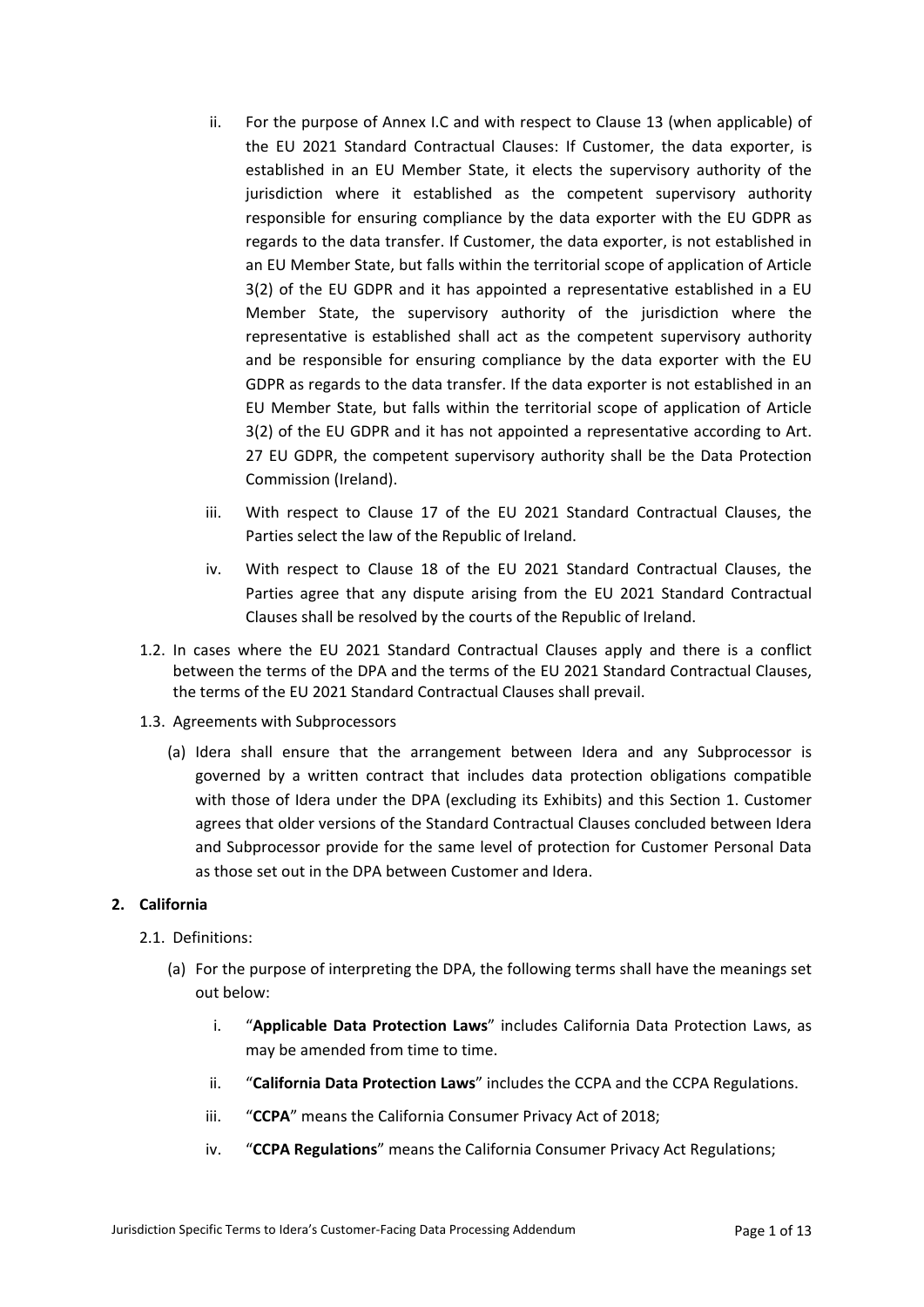- (b) The terms "**Business Purpose**", "**Commercial Purpose**", "**Sale**", "**Sell**", along with their cognates whether capitalized or not, shall have the same meaning as in the CCPA, and their related terms shall be construed accordingly.
- (c) For the purpose of interpreting this DPA, the following terms shall be interpreted as follows:
	- i. "**Controller**" includes "**Business**" as defined under the CCPA;
	- ii. "**Data Subject**" includes "**Consumer**" as defined under the CCPA;
	- iii. "**Personal Data**" includes "**Personal Information**" as defined under the CCPA;
	- iv. "**Personal Data Breach**" includes "**Breach of the Security of the System**" as defined in Section 1798.8 of the California Civil Code;
	- v. "**Processor**" includes "**Service Provider**" as defined under the CCPA;
- 2.2. Idera as a Service Provider:
	- (a) Where Idera acts as a Data Processor or a sub-Processor on behalf of Customer in accordance with Section 2(a) of the DPA:
		- i. Customer discloses Customer Personal Data to Idera solely for: (i) valid Business Purposes; and (ii) to enable Idera to perform the Processor Services under the Main Agreement(s).
		- ii. Idera shall not: (i) sell Personal Data; (ii) retain, use or disclose Customer Personal Data for any purpose other than providing the Processor Services specified in the Main Agreement(s) or as otherwise permitted by the CCPA and the CCPA Regulations. Idera certifies that it understands these restrictions and will comply with them.

# **3. Canada**

- 3.1. Definitions:
	- (a) For the purpose of interpreting this DPA, the following terms shall have the meanings set out below:
		- i. "**Applicable Data Protection Laws**" includes PIPEDA (as defined below).
		- ii. "**Personal Data**" includes "**Personal Information**" as defined under PIPEDA (as defined below).
		- iii. "**Personal Data Breach**" includes "**Breach of Security Safeguards**" as defined under PIPEDA (as defined below).
		- iv. "**PIPEDA**" means the Federal Personal Information Protection and Electronic Documents Act.
		- v. **"Sub-Processor**" includes "**Third Party Organization**" as defined under PIPEDA.
- 3.2. **Necessary Consent.** Customer confirms that it has obtained valid consent (as defined under PIPEDA), where necessary to Process Personal Data of each Data Subject.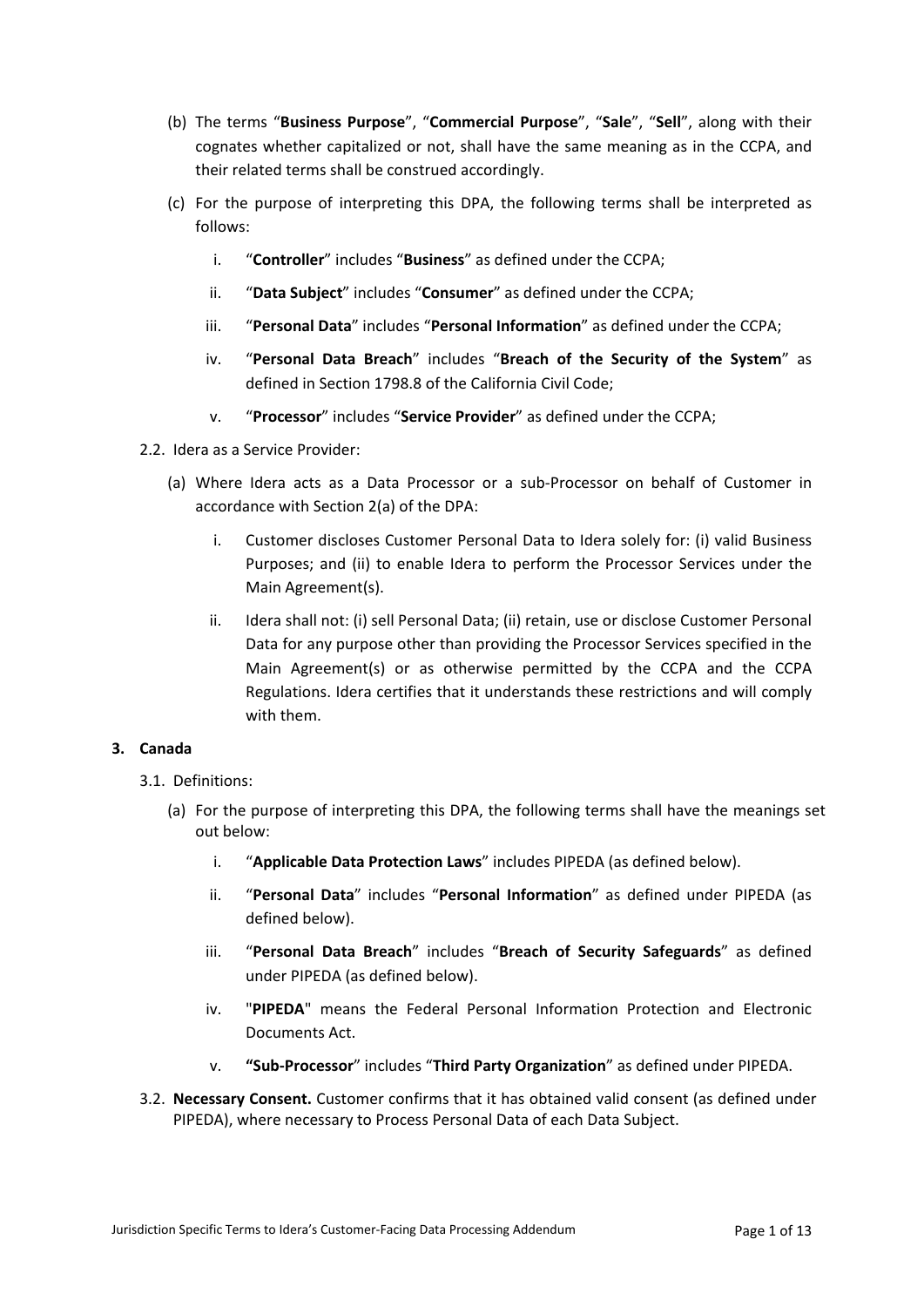# **4. Switzerland**

- 4.1. Definitions:
	- (a) For the purpose of interpreting this DPA, the following terms shall have the meanings set out below:
		- i. "**Applicable Data Protection Laws**" (as used in the DPA) includes Swiss Data Protection Laws.
		- ii. "**Controller"** includes "**Controller of the Data File**" as defined under the FADP (as defined below).
		- iii. "**Data Subject**" includes the natural persons whose Personal Data is Processed.
		- iv. "**EU 2021 Standard Contractual Clauses**" means the contractual clauses adopted by the Commission Implementing Decision (EU) 2021/914 of 4 June 2021 on standard contractual clauses for the transfer of personal data to third countries pursuant to Regulation (EU) 2016/679 of the European Parliament and of the Council.
		- v. "**Personal Data**" includes "**Personal Data**" as defined under the FADP.
		- vi. "**Processing**" includes "**Processing**" as defined under the FADP.
		- vii. "**Standard Contractual Clauses**" (as used in the DPA) includes the EU 2021 Standard Contractual Clauses.
		- viii. "**Swiss Data Protection Laws**" includes the Swiss Federal Act on Data Protection of 19 June 1992 ("**FADP**") and the Ordinance to the Federal Act on Data Protection ("OFADP"), as they may be amended from time to time.
			- ix. "**Restricted Transfer of Swiss Data**" includes any transfer of Personal Data (including data storage in foreign servers) subject to the FADP to a Third Country or an international organization.
			- x. "**Third Country**" means a country outside the Swiss Confederation.
- 4.2. With regard to any Restricted Transfers of Swiss Data within the scope of this DPA, one of the following transfer mechanisms shall apply, in the following order of precedence:
	- (a) The inclusion of the Third Country, a territory, or one or more specified sectors within that Third Country, or the international organization in question to which Personal Data is to be transferred in the list published by the Swiss Federal Data Protection and Information Commissioner of states that provide an adequate level of protection for Personal Data within the meaning of Swiss Data Protection laws.
	- (b) Idera's certification to any successor/replacement framework to the Swiss-U.S. Privacy Shield Framework (only to the extent that such self-certification constitutes an "appropriate safeguard" pursuant to Swiss Data Protection Laws, as the case may be), provided the Services are covered by such certification.
	- (c) The EU 2021 Standard Contractual Clauses (insofar as their use constitutes an "appropriate safeguard" under Swiss Data Protection Laws).
	- (d) Any other lawful transfer mechanism, as laid down in Swiss Data Protection Laws.
- 4.3. EU 2021 Standard Contractual Clauses: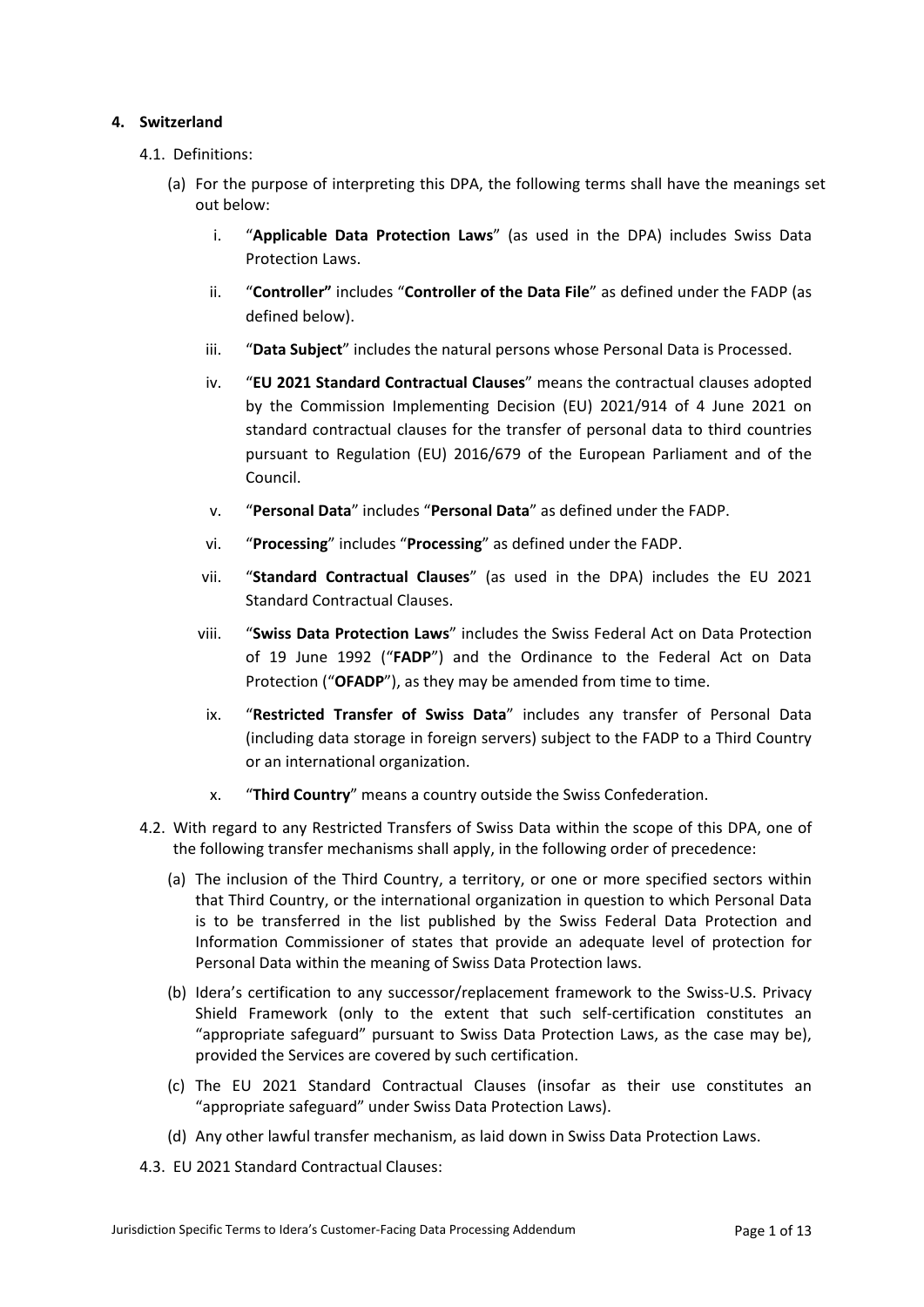- (a) This DPA hereby incorporates by reference the EU 2021 Standard Contractual Clauses. The Parties are deemed to have accepted, executed, and signed the Standard Contractual Clauses where necessary in their entirety (including the annexures thereto).
- (b) The content of EU 2021 Annex I and Annex II of the EU 2021 Standard Contractual Clauses is set forth in the Idera Affiliate Processing Terms.
- (c) The text contained in **Annex A** to these Jurisdiction Specific Terms supplements the EU 2021 Standard Contractual Clauses.
- (d) The Parties agree to apply the following modules:
	- i. Module two of the EU 2021 Standard Contractual Clauses when, in accordance with Section 2(a) of the DPA, the Data Exporter is Customer and acts as a Controller and the Data Exporter is Idera and acts as a Processor; and
	- ii. Module three of the EU 2021 Standard Contractual Clauses when, in accordance with Section 2(a) of the DPA, the Data Exporter is Customer and acts as a Processor and the Data Exporter is Idera and acts as a sub-Processor.
- (e) For the purposes of Annex I.A:
	- i. The Parties have provided each other with the identity information contact details required under Annex I.A.
	- ii. The Parties' controllership roles are set forth in Section 3.1 of this DPA.
	- iii. The details of the Parties' data protection officers are set forth in the Idera Affiliate Processing Terms and Section 9 of the DPA.
	- iv. The activities relevant to the Customer Personal Data transferred under the EU 2021 Standard Contractual Clauses are set forth in the Idera Affiliate Processing Terms.
- (f) Parties' Choices under the EU 2021 Standard Contractual Clauses:
	- i. With respect to Clause 9 of the EU 2021 Standard Contractual Clauses, the Parties select the "Option 2 General Written Authorization" and the and the time period set forth in Section 2(e) of the DPA.
	- ii. For the purpose of Annex I.C and with respect to Clause 13 of the Standard Contractual Clauses: the competent authority shall be the Swiss Federal Data Protection and Information Commissioner, insofar as the data transfer constitutes a Restricted Transfer of Swiss Data.
	- iii. With respect to Clause 17 of the EU 2021 Standard Contractual Clauses, the Parties select the law of the Swiss Confederation.
	- iv. With respect to Clause 18 of the EU 2021 Standard Contractual Clauses, the Parties agree that any dispute arising from the Standard Contractual Clauses shall be resolved by the courts of the Republic of Ireland. The Parties choose the Swiss courts are an alternative place of jurisdiction for data subjects habitually resident in Switzerland.
- (g) The term "**member state**" included in the EU 2021 Standard Contractual Clauses must not be interpreted in such a way as to exclude data subjects in Switzerland from the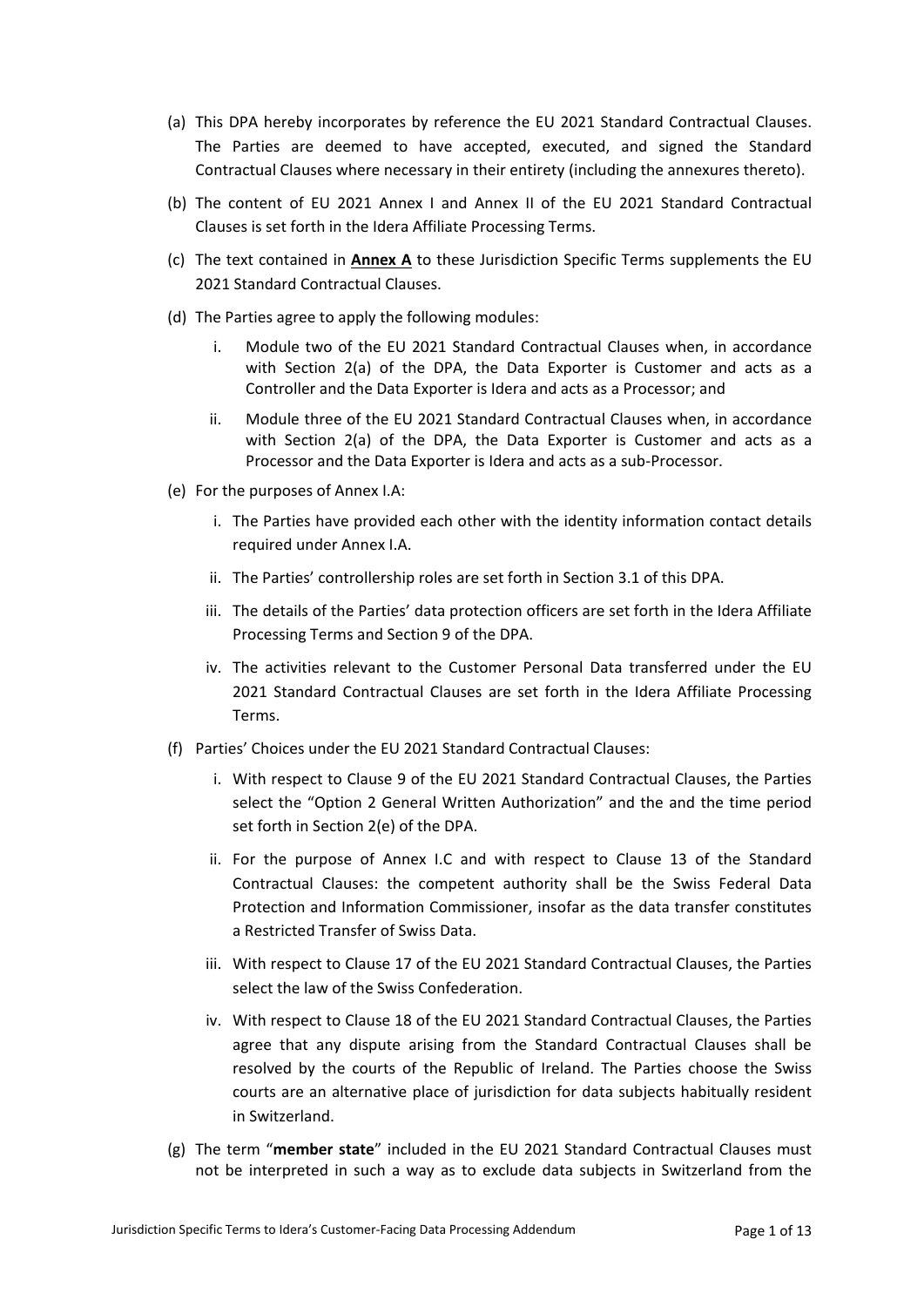possibility of suing for their rights in their place of habitual residence (Switzerland) in accordance with Clause 18 (c) of the EU 2021 Standard Contractual Clauses.

- 4.4. With respect to Restricted Transfers of Swiss Personal Data, the Parties acknowledge that the EU 2021 Standard Contractual Clauses also protect the data of legal entities until the entry into force of the revised FADP.
- 4.5. In cases where the EU 2021 Standard Contractual Clauses apply and there is a conflict between the terms of the DPA and the terms of the Standard Contractual Clauses, the terms of the Standard Contractual Clauses shall prevail.

# **5. United Kingdom**

- 5.1. Definitions:
	- (a) For the purpose of interpreting this DPA, the following terms shall have the meanings set out below:
		- i. "**Applicable Data Protection Laws**" includes UK Data Protection Law.
		- ii. "**EU 2004 Standard Contractual Clauses**" means the contractual clauses adopted by the Commission Decision of 27 December 2004 amending Decision 2001/497/EC as regards the introduction of an alternative set of standard contractual clauses for the transfer of personal data to third countries.
		- iii. "**EU 2010 Standard Contractual Clauses**" means the contractual clauses adopted by the Commission Decision of 5 February 2010 on standard contractual clauses for the transfer of personal data to processors established in third countries under Directive 95/46/EC of the European Parliament and of the Council.
		- iv. "**EU 2021 Standard Contractual Clauses**" means the contractual clauses adopted by the Commission Implementing Decision (EU) 2021/914 of 4 June 2021 on standard contractual clauses for the transfer of personal data to third countries pursuant to Regulation (EU) 2016/679 of the European Parliament and of the Council.
		- v. "**Standard Contractual Clauses**" (as used in the DPA) includes the EU 2010 Standard Contractual Clauses and the 2004 Standard Contractual Clauses and the EU 2021 Standard Contractual Clauses.
		- vi. "**UK Data Protection Law**" includes the UK GDPR and the UK Data Protection Act 2018.
		- vii. "**UK GDPR**" means Regulation (EU) 2016/679 of the European Parliament and of the Council of 27 April 2016 "on the Protection of Natural Persons with Regard to the Processing of Personal Data and on the Free Movement of Such Data (General Data Protection Regulation)" as has been amended, adopted, and forming part of the law of England, Wales, Scotland, and Northern Ireland by virtue of Section 3 of the European Union (Withdraw) Act 2020.
		- viii. "**Restricted Transfer of UK Data**" includes any transfer of Personal Data (including data storage in foreign servers) subject to UK Data Protection Law to a Third Country or an international organization.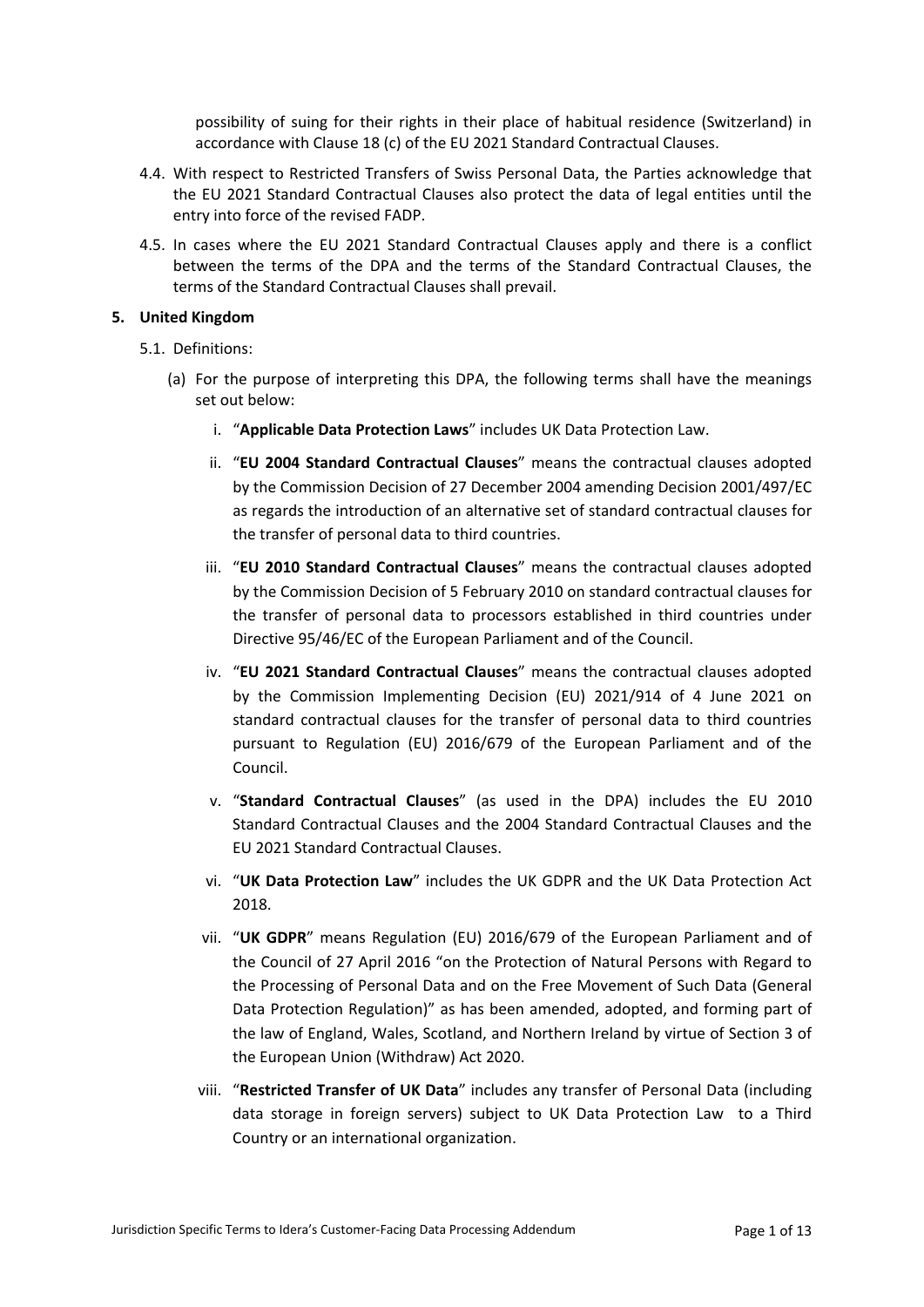- ix. "**Third Country**" (as used in this Section) means a country outside of the United Kingdom.
- 5.2. Restricted Transfers of UK Data:
	- (a) With regard to any Restricted Transfer of UK Data from Customer to Idera within the scope of this DPA, one of the following transfer mechanisms shall apply, in the following order of precedence:
		- i. a valid adequacy decision pursuant to the requirements under the UK Data Protection Law that provides that the third country, a territory or one or more specified sectors within that third country, or the international organization in question to which Personal Data is to be transferred ensures an adequate level of data protection;
		- ii. Service Provider's self-certifications to the E.U.-U.S. Privacy Shield Framework or any successor to the Privacy Shield Framework (only to the extent that such selfcertification constitutes an "appropriate safeguard" pursuant to the UK Data Protection Law, as the case may be), provided that the Services are covered by the self-certification, if applicable;
		- iii. the EU 2021 Standard Contractual Clauses (insofar as their use constitutes an "appropriate safeguard" under the UK Data Protection Law);
		- iv. the EU 2010 Standard Contractual Clauses (insofar as their use constitutes an "appropriate safeguard" under the UK Data Protection Law and the data importer acts as a processor) or the EU 2003 Standard Contractual Clauses (insofar as their use constitutes an "appropriate safeguard" under the UK Data Protection Law and the data importer acts as a controller);
		- v. any other lawful basis, as laid down in the UK Data Protection Law , as the case may be.
	- (b) If the relevant UK authorities recognize the EU 2021 Standard Contractual Clauses as a valid data transfer mechanism for Restricted Transfers of UK Data, the Parties shall be deemed to have accepted the EU 2021 Standard Contractual Clauses and any necessary addenda to make them applicable to Restricted Transfers of UK Data and agree to replace the EU 2010 Standard Contractual Clauses with the EU 2021 Standard Contractual Clauses as of the day the relevant UK authorities recognize the new EU 2021 Standard Contractual Clauses as a valid data transfer mechanism for Restricted Transfers of UK Data.
- 5.3. EU 2021 Standard Contractual Clauses:
	- (a) When the EU 2021 Standard Contractual Clauses are the applicable data transfer mechanism according to Section 1.2 (a) of this Exhibit, this DPA hereby incorporates by reference the EU 2021 Standard Contractual Clauses. The Parties are deemed to have accepted, executed, and signed the Standard Contractual Clauses where necessary in their entirety (including the annexures thereto).
	- (b) The content of EU 2021 Annex I and Annex II of the EU 2021 Standard Contractual Clauses is set forth in the Idera Affiliate Processing Terms.
	- (c) The text contained in **Annex A** to these Jurisdiction Specific Terms supplements the EU 2021 Standard Contractual Clauses.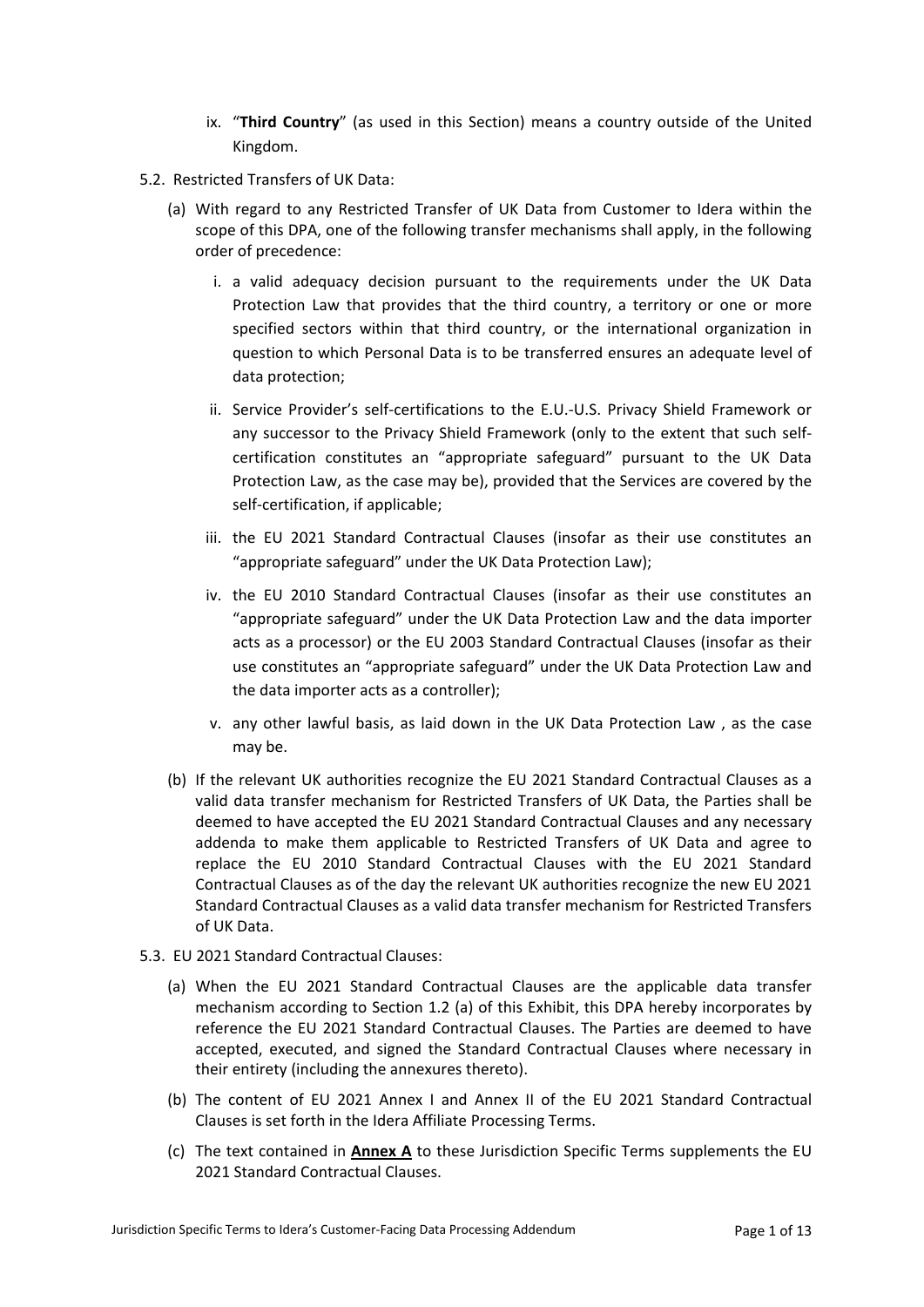- (d) The Parties agree to apply the following modules:
	- i. Module two of the EU 2021 Standard Contractual Clauses when, in accordance with Section 2(a) of the DPA, the Data Exporter is Customer and acts as a Controller and the Data Exporter is Idera and acts as a Processor;
	- ii. Module three of the EU 2021 Standard Contractual Clauses when, in accordance with Section 2(a) of the DPA, the Data Exporter is Customer and acts as a Processor and the Data Exporter is Idera and acts as a sub-Processor;
- (e) For the purposes of Annex I.A of the EU 2021 Standard Contractual Clauses:
	- i. The Parties have provided each other with the identity information contact details required under Annex I.A.
	- ii. The Parties' controllership roles are set forth in Section 3.1 of this DPA.
	- iii. The details of the Parties' data protection officer and data protection representative in the UK are set forth in the Idera Affiliate Processing Terms and Sections 9 of the DPA.
	- iv. The activities relevant to the Customer Personal Data transferred under the EU 2021 Standard Contractual Clauses are set forth in the Idera Affiliate Processing Terms.
- (f) Parties' Choices under the EU 2021 Standard Contractual Clauses:
	- i. With respect to Clause 9 of the EU 2021 Standard Contractual Clauses, the Parties select the "Option 2 General Written Authorization" and the time period set forth in Section 2(e) of the DPA.
	- ii. For the purpose of Annex I.C and with respect to Clause 13 of the EU 2021 Standard Contractual Clauses, the competent supervisory authority shall be the UK Information Commissioner's Office (ICO).
	- iii. With respect to Clause 17 of the EU 2021 Standard Contractual Clauses, the Parties select the law of the United Kingdom.
	- iv. With respect to Clause 18 of the EU 2021 Standard Contractual Clauses, the Parties agree that any dispute arising from the EU 2021 Standard Contractual Clauses shall be resolved by the courts of the United Kingdom.
- 5.4. EU 2010 Standard Contractual Clauses:
	- (a) When the EU 2021 Standard Contractual Clauses are the applicable data transfer mechanism according to Section 1.2(a) of this Exhibit, Customer (which will take on the obligations of the "data exporter" for the purposes of the EU 2010 Standard Contractual Clauses) and Idera (which will take on the obligations of the "data importer" for the purposes of the EU 2010 Standard Contractual Clauses) hereby enter into, as of the Effective Date, the EU 2010 Standard Contractual Clauses (including their additional constituent elements, as set out in the Idera Affiliate Processing Terms, as applicable and as updated from time to time if required by law or at the choice of Customer to reflect the latest version promulgated by the UK Authorities), which are incorporated by this reference and constitute an integral part of this DPA. The Parties are deemed to have signed, accepted, and executed the EU 2010 Standard Contractual Clauses in their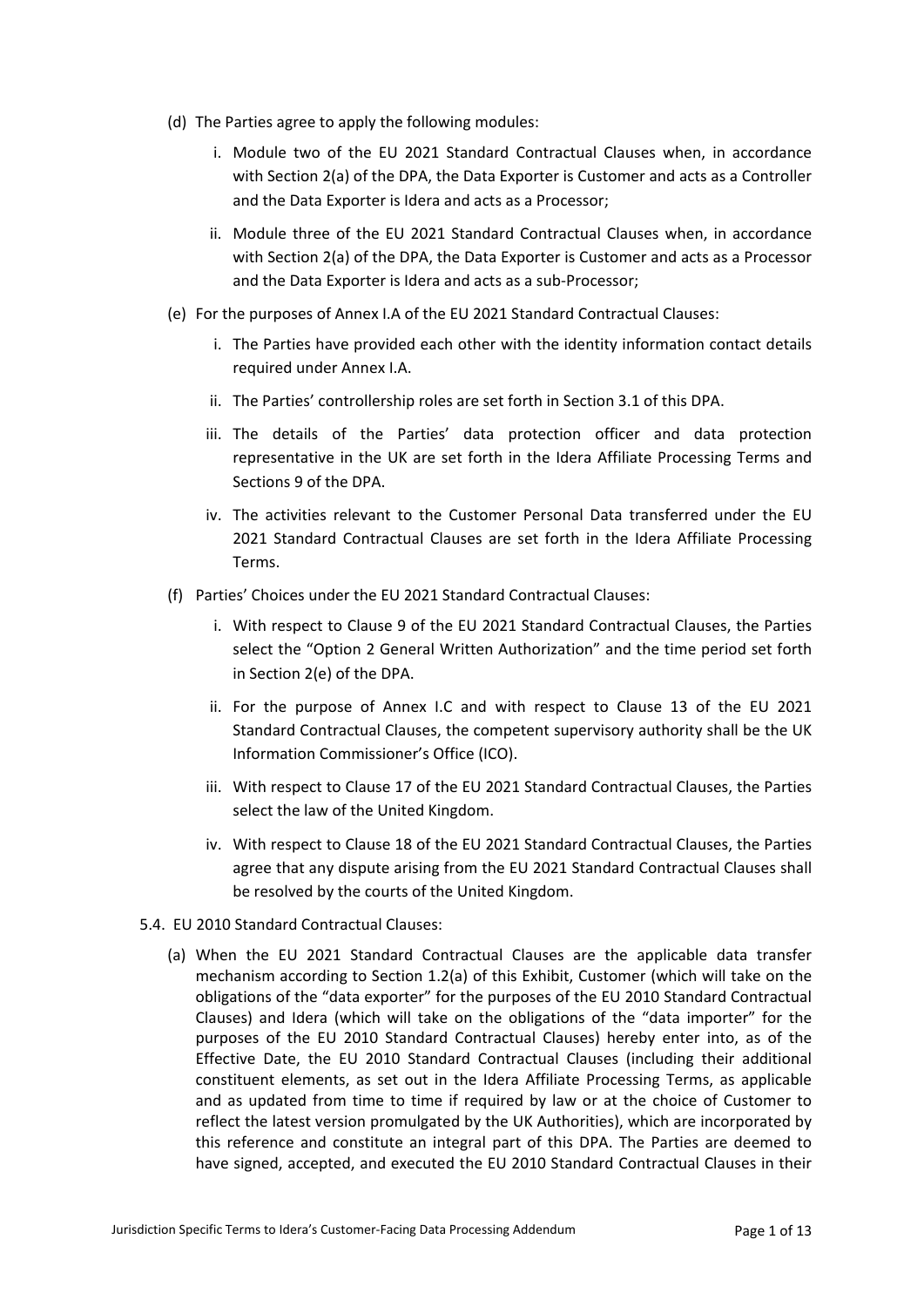entirety, including the appendices. The text contained in **Annex A** to these Jurisdiction Specific Terms supplements the EU 2004 Standard Contractual Clauses.

- (b) In cases where the EU 2010 Standard Contractual Clauses apply and there is a conflict between the terms of the DPA and the terms of the EU 2010 Standard Contractual Clauses, the terms of the EU 2010 Standard Contractual Clauses shall prevail.
- 5.5. Agreements with Subprocessors:
	- (a) Idera shall ensure that the arrangement between Idera and any Subprocessor is governed by a written contract that includes data protection obligations compatible with those of Idera under the DPA (excluding its Exhibits) and this Section 5. Customer agrees that:
		- i. The EU 2010 Standard Contractual Clauses concluded between Idera and Subprocessor provide data protection obligations compatible with those of Idera under the DPA and this Section 5.
		- ii. Idera shall ensure that the arrangement between Idera and any Subprocessor is governed by a written contract that includes data protection obligations compatible with those of Idera under the DPA and this Section. Customer agrees that the EU 2010 Standard Contractual Clauses concluded between Idera and Subprocessor provide for the same level of protection for Customer Personal Data as those set out in the DPA between Customer and Idera.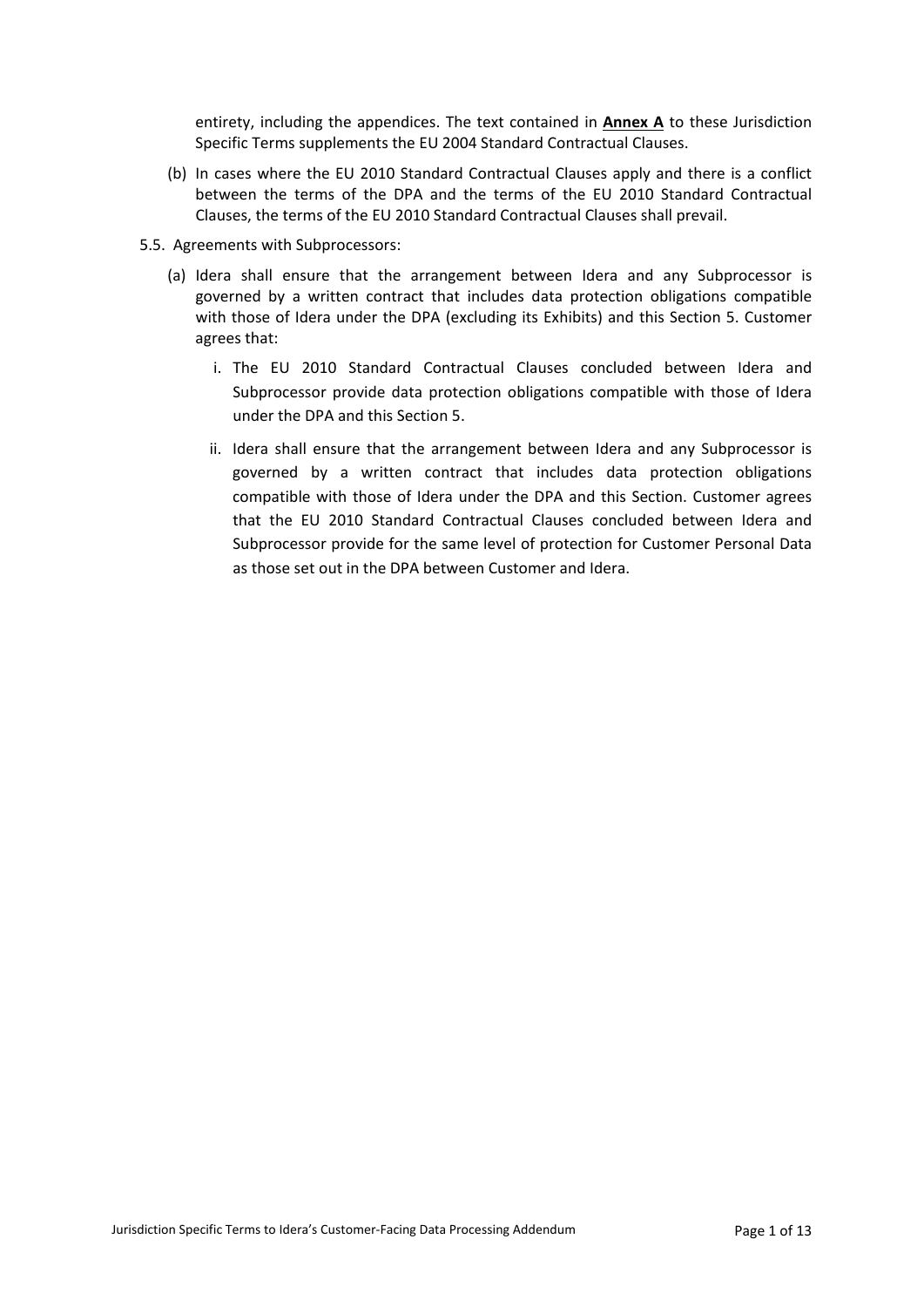### **Annex A to Jurisdiction Specific Terms**

#### **Supplemental Clauses to the Standard Contractual Clauses**

By this **Annex A** (this "**Annex**"), the Parties provide additional safeguards and redress to the Data Subjects whose Personal Data is transferred to Idera pursuant to Standard Contractual Clauses. This Annex supplements and is made part of, but is not in variation or modification of, the Standard Contractual Clauses that may be applicable to the Restricted Transfer.

# **1. Applicability of this Annex**

1.1. This Annex only applies with respect to Restricted Transfers when the Standard Contractual Clauses apply to such Restricted Transfers pursuant to the DPA and its Annexes and Idera is the data importer.

### **2. Definitions**

- 2.1. For the purpose of interpreting this Annex, the following terms shall have the meanings set out below:
	- (a) "**Disclosure Request**" means any request from law enforcement authority or other governmental authority with competent authority and jurisdiction over Idera for disclosure of transferred Customer Personal Data.
	- (b) "**EO 12333**" means the U.S. Executive Order 12333.
	- (c) "**FISA**" means the U.S. Foreign Intelligence Surveillance Act.
	- (d) "**Schrems II Judgment**" means the judgment of the European Court of Justice in Case C-311/18, Data Protection Commissioner v Facebook Ireland Limited and Maximilian Schrems.

# **3. Applicability of Surveillance Laws to Idera**

- 3.1. U.S surveillance laws
	- (a) Idera represents and warrants that, as of the Effective Date, it has not received any national security orders of the type described in Paragraphs 150-202 of the Schrems II judgment.
	- (b) Idera represents that it reasonably believes that it is not eligible to be required to provide information, facilities, or assistance of any type under FISA Section 702 because:
		- i. Idera is not, (i) a telecommunications carrier, (ii) a provider of electronic communication service; (iii) a provider of processing services by means of an electronic communications system to the general public, given the nature of its business-to-business services; (iv) any other communication service provider who has access to wire or electronic communications either as such communications are transmitted or as such communications are stored; nor any other type of "electronic communications service provider" within the meaning of 50 U.S.C. § 1881(b)(4).
		- ii. If Idera were to be found eligible for process under FISA Section 702, which it believes it is not, it is nevertheless also not the type of provider that is eligible to be subject to UPSTREAM collection pursuant to FISA Section 702, as described in paragraphs 62 and 179 of the Schrems II judgment.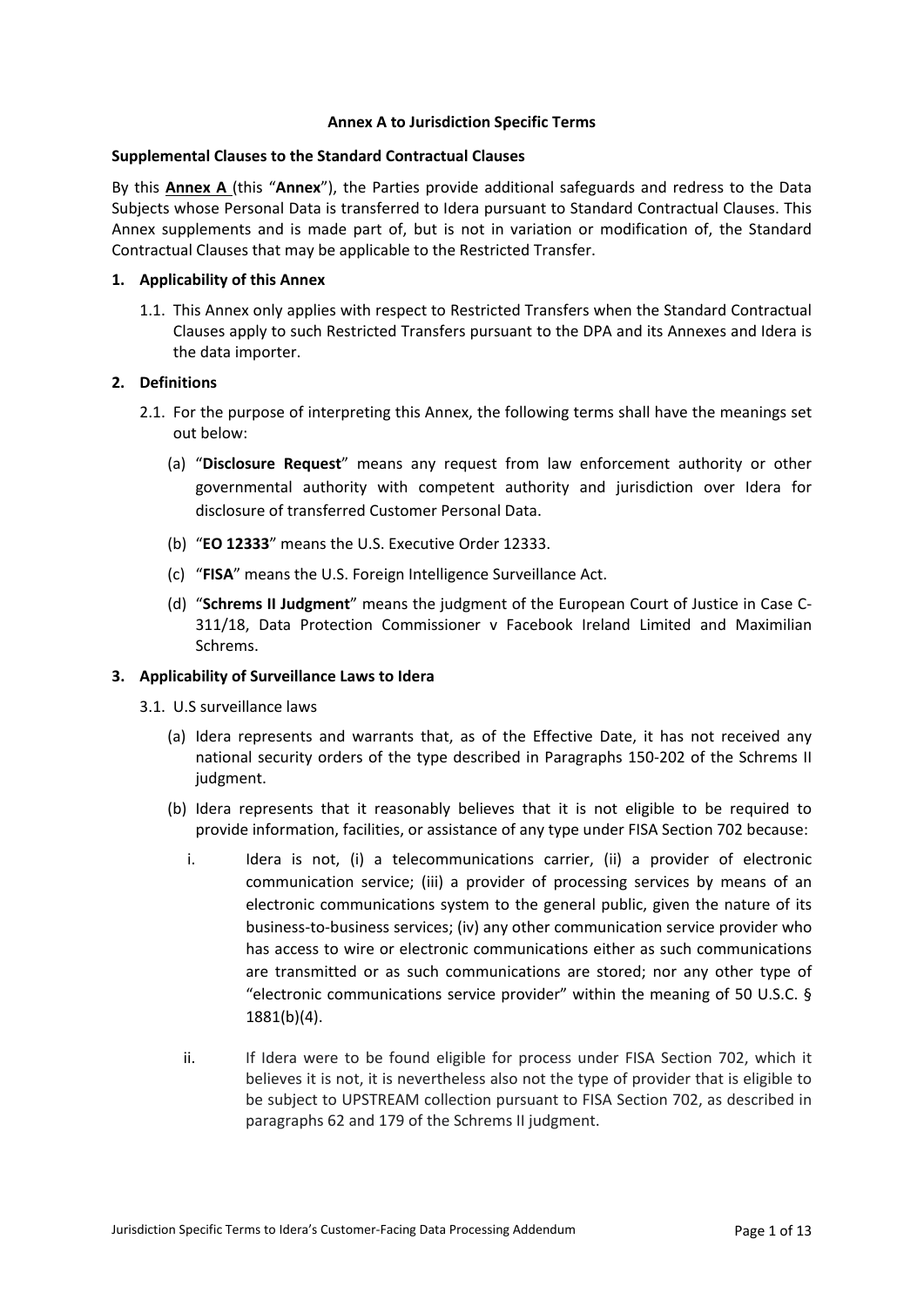- (c) EO 12333 does not provide the U.S. government the ability to order or demand that Idera provide assistance for the bulk collection of information and Idera shall take no action pursuant to U.S. Executive Order 12333.
- 3.2. General provisions about surveillance laws applicable to Idera:
	- (a) Data Importer has no reason to believe that the laws and practices in the third country of destination of Customer Personal Data applicable to the Processing of Customer Personal Data by Idera, including any requests to disclose personal data or measures authorizing access by public authorities, prevent Idera from fulfilling its obligations under the Standard Contractual Clauses (where applicable).
	- (b) Data Importer commits to provide upon reasonable request information about the laws and regulations in the destination countries of the transferred Customer Personal Data applicable to Data Importer that would permit access by public authorities to the transferred Customer Personal Data, in particular in the areas of intelligence, law enforcement, administrative and regulatory supervision applicable to the transferred data. The Data Importer providing the information referred to in this subparagraph 4 may choose the means to provide the information. Data Exporter agrees to cover the costs associated with any required research.

### **4. Obligations on Idera Related to Disclosure Requests**

4.1. In the event Idera receives a Disclosure Request, Idera shall:

- (a) Promptly (and, when possible, before disclosing the Customer Personal Data to the public authority) notify Customer of the Disclosure Request, and, where possible, the Data Subject, unless prohibited by law, or, if so prohibited from notifying Customer, use all lawful efforts to obtain the right to waive the prohibition to communicate information relating to the Disclosure Request to Customer as soon as possible. This includes, but is not limited to, informing the requesting public authority of the incompatibility of the Disclosure Request with the safeguards contained in Standard Contractual Clauses and the resulting conflict of obligations for Idera and documenting this communication.
- (b) Ask the public authority that issued the Disclosure Request to redirect its request to the Customer to control conduct of the disclosure.
- (c) Not disclose the requested Customer Personal Data until required to do so under the applicable procedural rules.
- (d) Provide the minimum amount of information permissible when responding to the request, based on a reasonable interpretation of the request.
- (e) Document all the steps taken by Idera related to the Disclosure Request.
- 4.2. For the purposes of this Section, lawful efforts do not include actions that would result in civil or criminal penalty such as contempt of court under the laws of the relevant jurisdiction.

#### **5. Information on Requests for Personal Data by Public Authorities**

5.1. Where allowed by law, Idera commits to provide Customer with information on all requests for Personal Data by US public authorities which Idera has received over the last five (5) years (if any), in particular in the areas of intelligence, law enforcement, administrative, and regulatory supervision applicable to the transferred data and comprising information about the requests received, the data requested, the requesting body, and the legal basis for